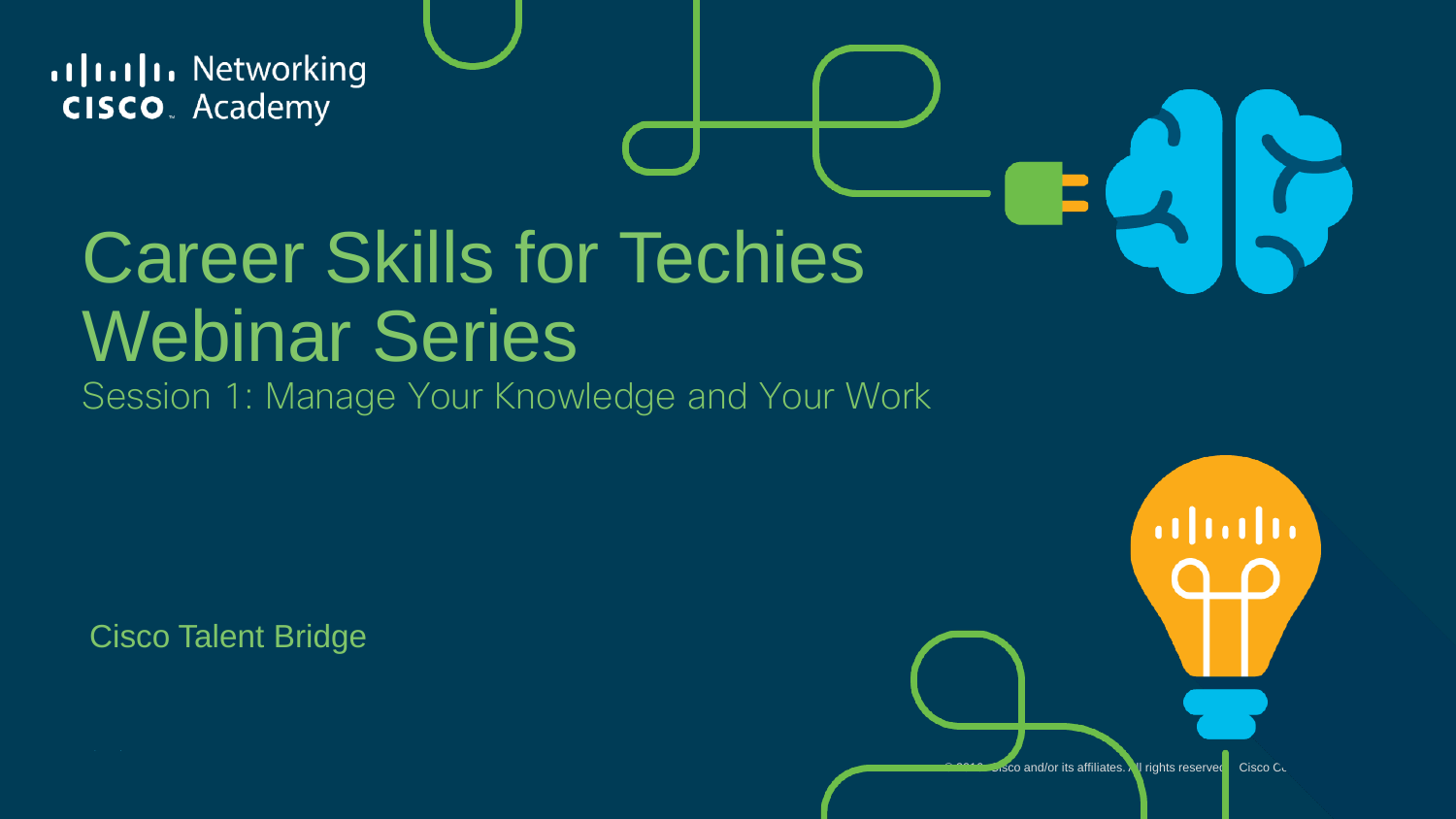No matter the job you are hired to do, you are expected to manage yourself: your time your tasks your information

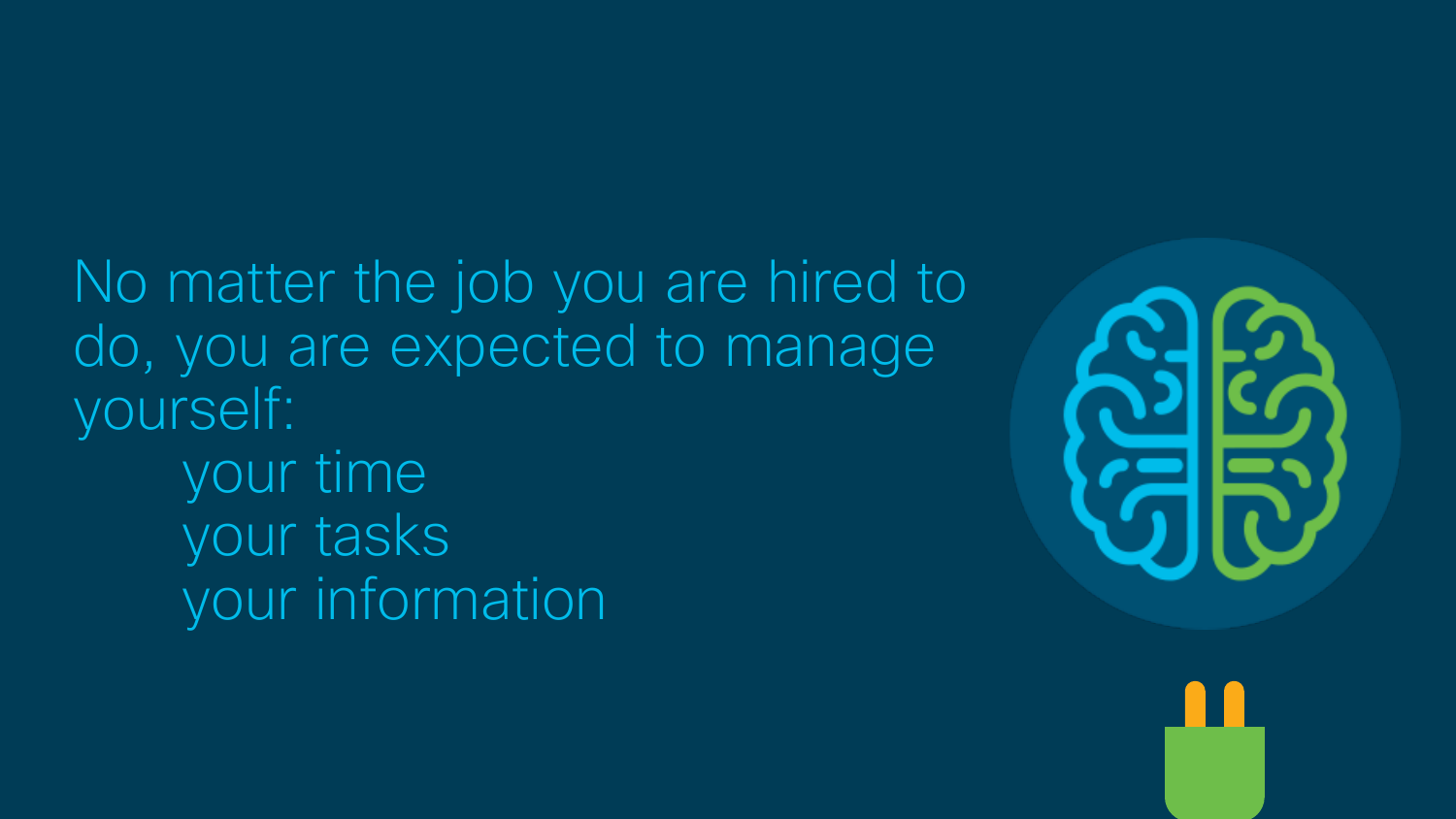

What does it mean to manage your knowledge at work?

- Organization skills
- Time management skills
- Project management skills
- Knowledge auditing/inventory skills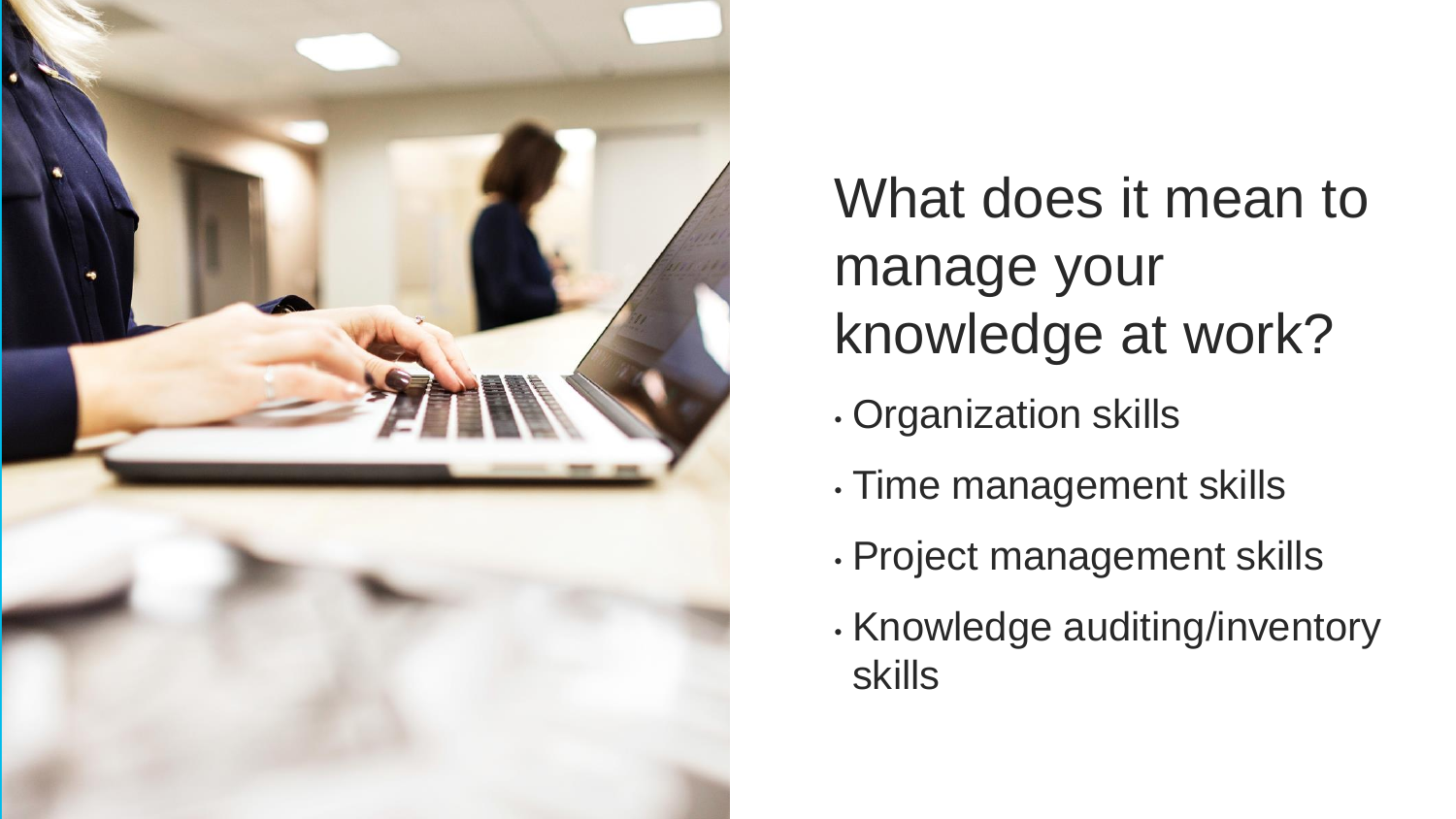### Organizational Skills







Foundational skill for many non-technical skills

Ability to use your time, energy, resources, knowledge, etc. in an effective way

Being organized allows you to: plan, schedule, store files/thoughts

#### **Benefits of being proficient in this skill:**

- Reduces work related stress
- Demonstrates self-discipline fundamental to success in any career
- Impacts your reputation in the workplace and reliability as a team member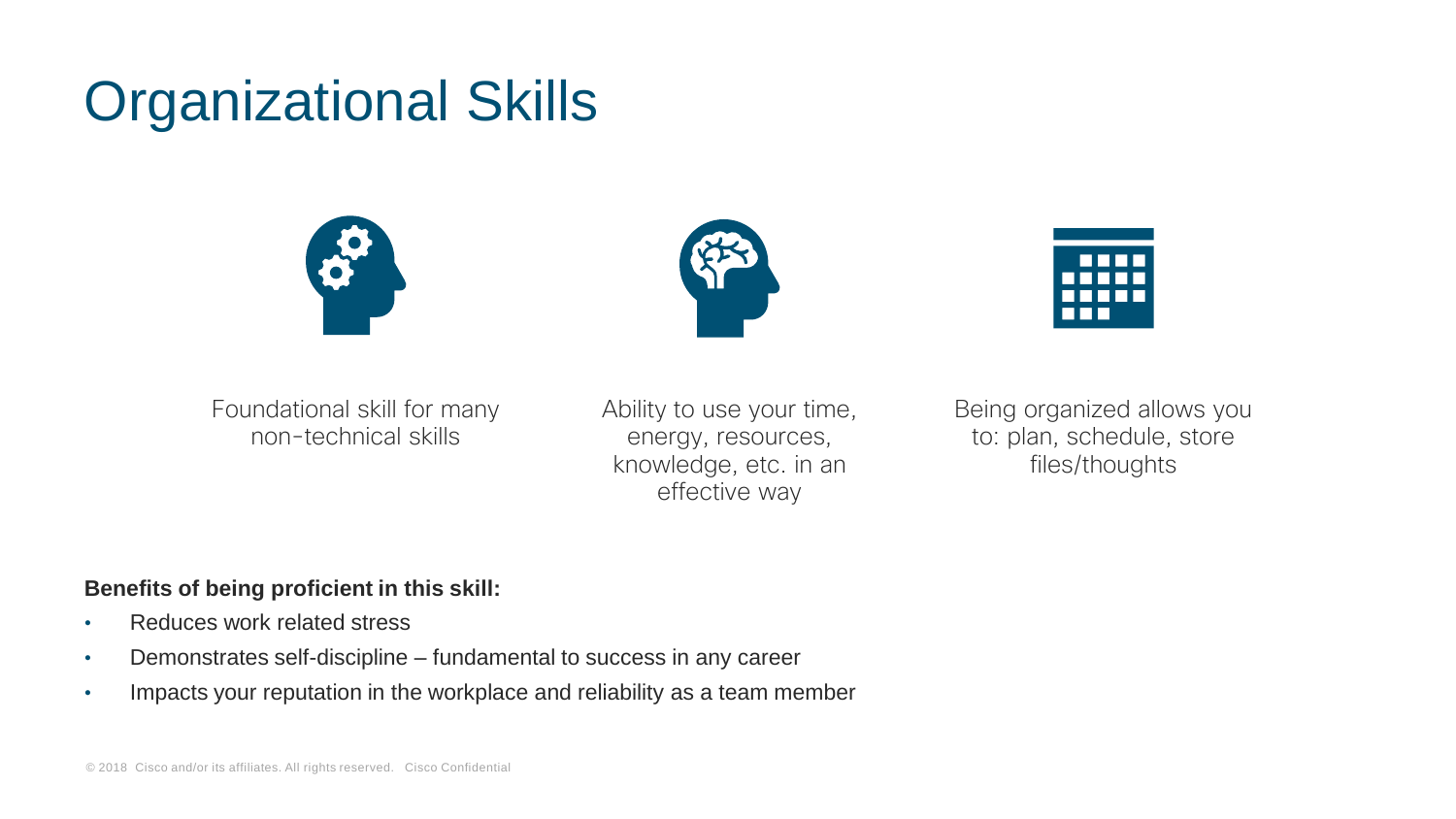## Time Management Skills







Directly related to your organization skills

Ability to accurately estimate how much time it requires to finish tasks

Ties into your ability to *budget* resources

#### **Benefits of being proficient in this skill**:

- Ability to meet deadlines and project goals
- Ability to increase effectiveness, efficiency, and/or productivity
- Demonstrates ownership of self which translates into being responsible
- Impacts your reputation in the workplace and reliability as a team member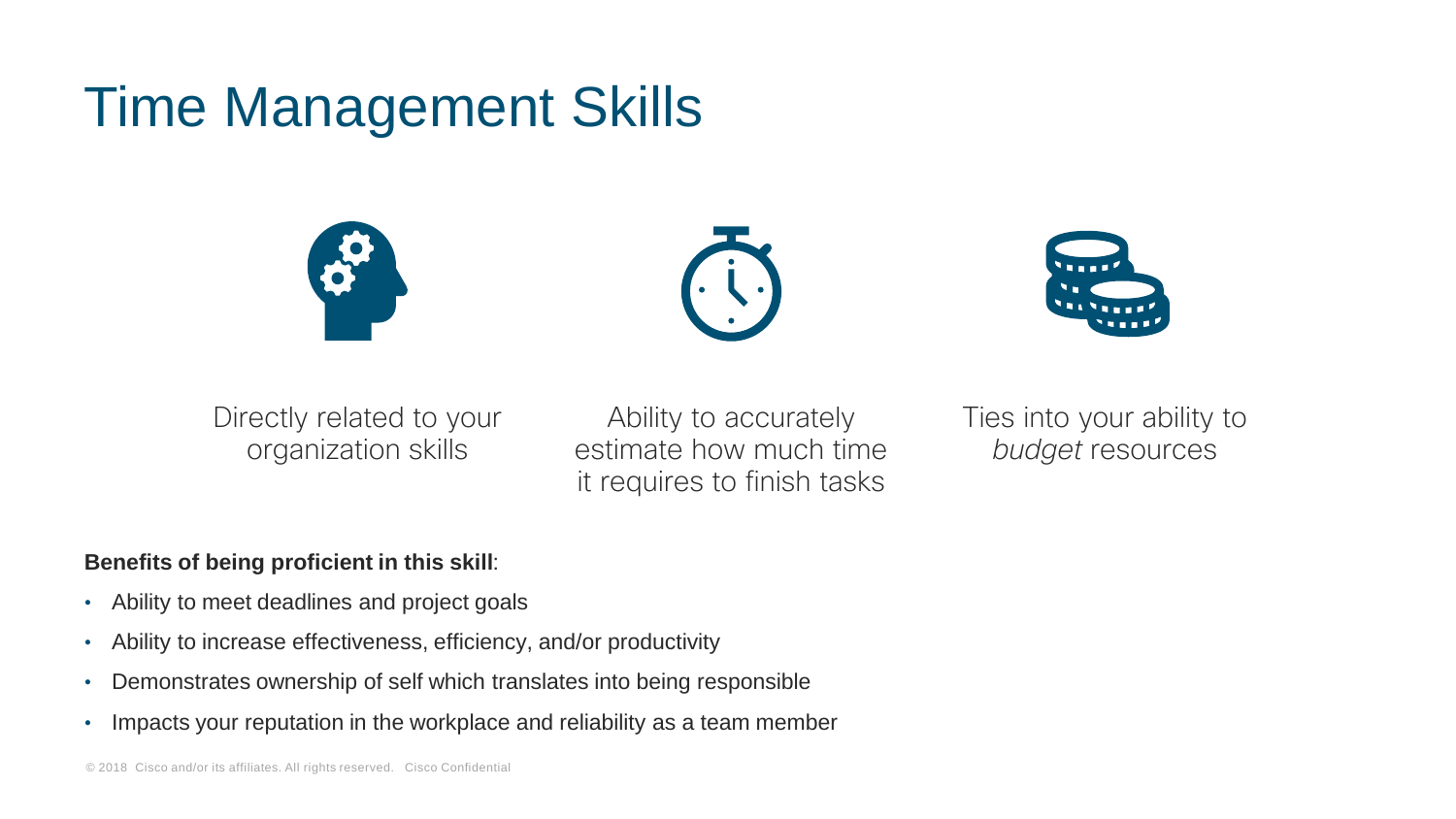# Project Management Skills

*The application of knowledge, skills, tools, and techniques to a broad range of activities in order to meet the requirements of a particular project.* –PMP institute



Projects entail:

- Defined beginning and end in time
- Defined purpose/scope
- Unique task: a non-routine task

Not necessary to be at an expert level – simple understanding is beneficial

#### **Benefits of being proficient in this skill**:

- Allows you to approach your work with a holistic mentality; understanding of the full lifecycle, not just your part in the project
- Impacts your reputation in the workplace and reliability as a team member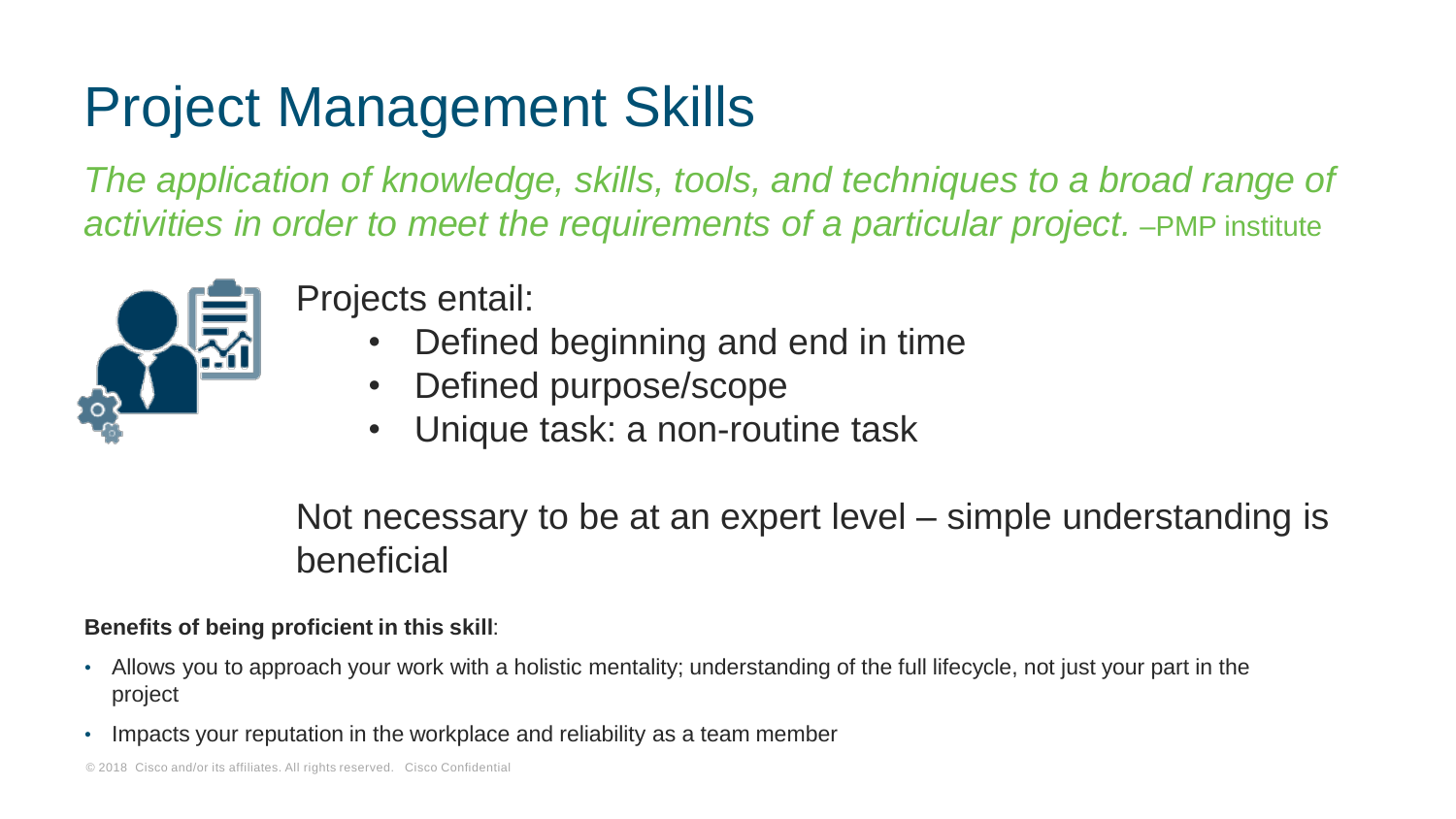### Knowledge Auditing and Inventory Skills





Being able to catalogue what you know

Provides a back-up resource for reference

#### **Benefits of being proficient in this skill:**

Helps you avoid information overload

Find gaps in your knowledge – proactively find ways for self-improvement

Improves your documentation skills

© 2018 Cisco and/or its affiliates. All rights reserved. Cisco Confidential